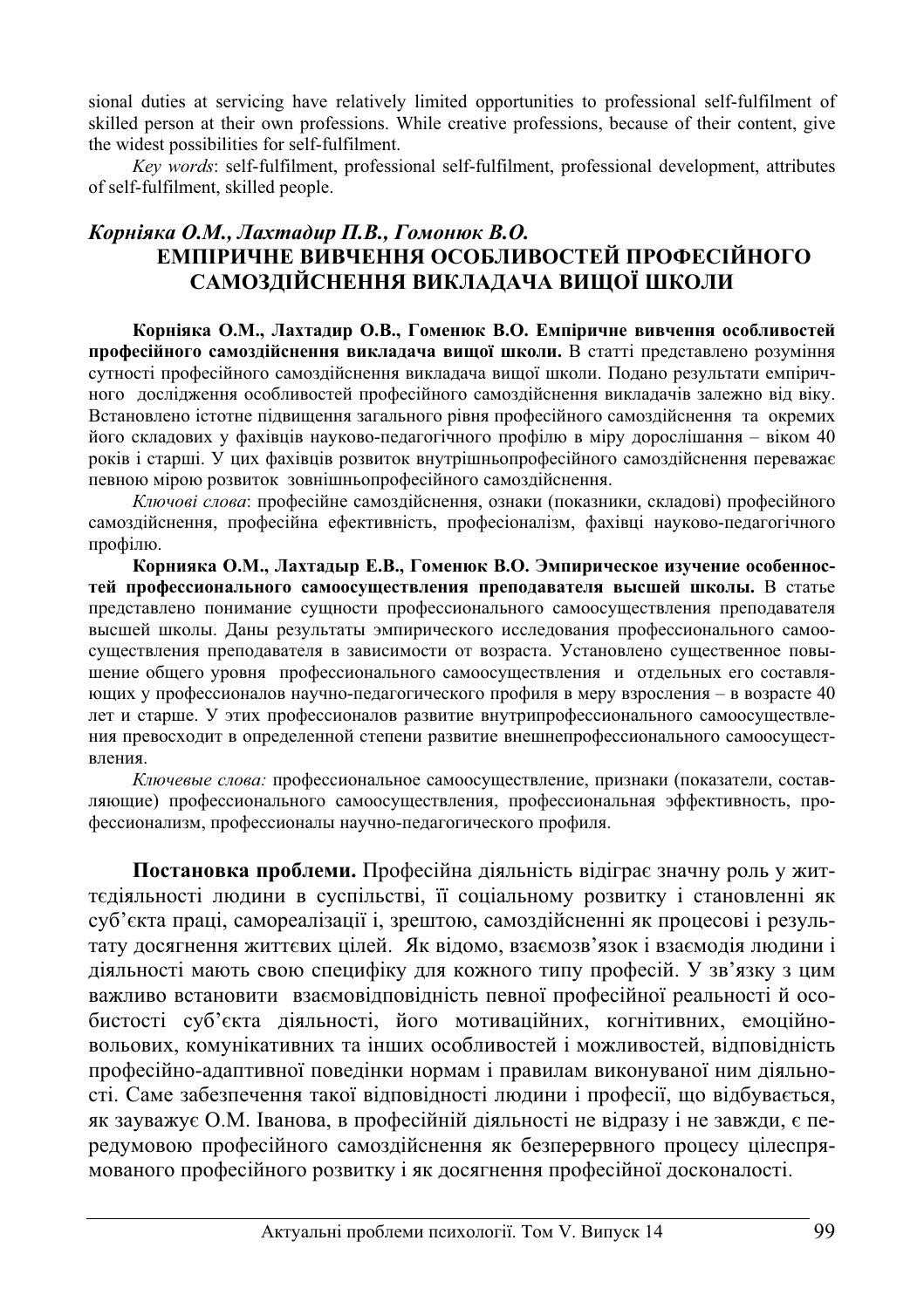Разом з тим дослідники заявляють про недостатнє вивчення проблеми самоздійснення – особливо актуальним в цьому плані є експериментальне дослідження особливостей взаємозв'язку способів самореалізації, самозлійснення в діяльності з різними типами професій, узгодження вимог професії з віковими обмеженнями, особистісними й індивідуально-психологічними характеристиками людини. Сказане і визначає потребу в емпіричному вивченні психологічних особливостей професійного самоздійснення викладача вищої школи як представника соціономічних професій і як одну з ключових постатей у фаховій підготовці і забезпеченні соціального та професійного сходження майбутніх  $\theta$ axibuir.

Метою дослідження є психологічний аналіз результатів вивчення особливостей професійного самоздійснення викладачів вищої школи залежно від віку.

Виклад теоретичного підґрунтя. У результаті історико-системного аналізу дослідникам (В.Є. Клочко, Є. Кемеров, І.О. Логінова, М.К. Мамардашвілі, Г. І. Петрова, В.В. Стьопін й ін.) вдалося прослідкувати «еволюцію» наукової думки щодо розуміння самоздійснення людини, встановивши відмітні віхи її розвитку: від життєздійснення як адаптації до змінюваного світу до самореалізації, а потім до самоорганізації, коли ініціатива у взаємодії людини і світу належить людині як суб'єкту життєбудівництва і життєдіяльності.

До того огляд психологічної літератури з питання самоздійснення показав, що у широкому розумінні все багатоманіття проявів самості (самоактуалізація, самоусвідомлення, самоіндентифікація, самоствердження, саморух як саморозвиток, самореалізація і т.п.) людини може бути подане як різні моменти, стадії, етапи, сторони здійснюваної людиною життєдіяльності в суспільстві, різні форми її життєвого самоздійснення. Найчастіше самоздійснення розглядається або як *процес* постійного самозростання, або як результат саморозкриття особистості в життєдіяльності, досягнення життєвих цілей, можливість реалізації проекту життя.

Повнота самоздійснення залежить, на думку А.В. Брушлінського (1999) від здатності людини ставити такі цілі, які найбільш адекватні її внутрішній сутності. Вираженням самоздійснення є, за Е.В. Галажинським (2002) цілісність людини.

Крім того, в контексті розробленої В.Д. Шадріковим (1982) концепції системогенезу професійної діяльності професійне сходження суб'єкта діяльності виступає не як одномоментний акт, а як процес розвитку кожної із складових, підпорядкований розвитку системи в цілому. Звідси можемо припустити, що професійне самоздійснення скоріше процес досягнення, ніж наслідок вершинних досягнень у професії.

Професійне самоздійснення неможливе без особистісного самоздійснення індивіда. Адже його особистість, за К. Вітакер (1998), – це інструмент професії. Входження людини у світ професій надає її життю особистісного смислу, дає змогу реалізувати у діяльності саму себе.

Впродовж процесу професійного самоздійснення змінюються життєві та професійні плани, відбувається зміна соціальної ситуації, провідної діяльності,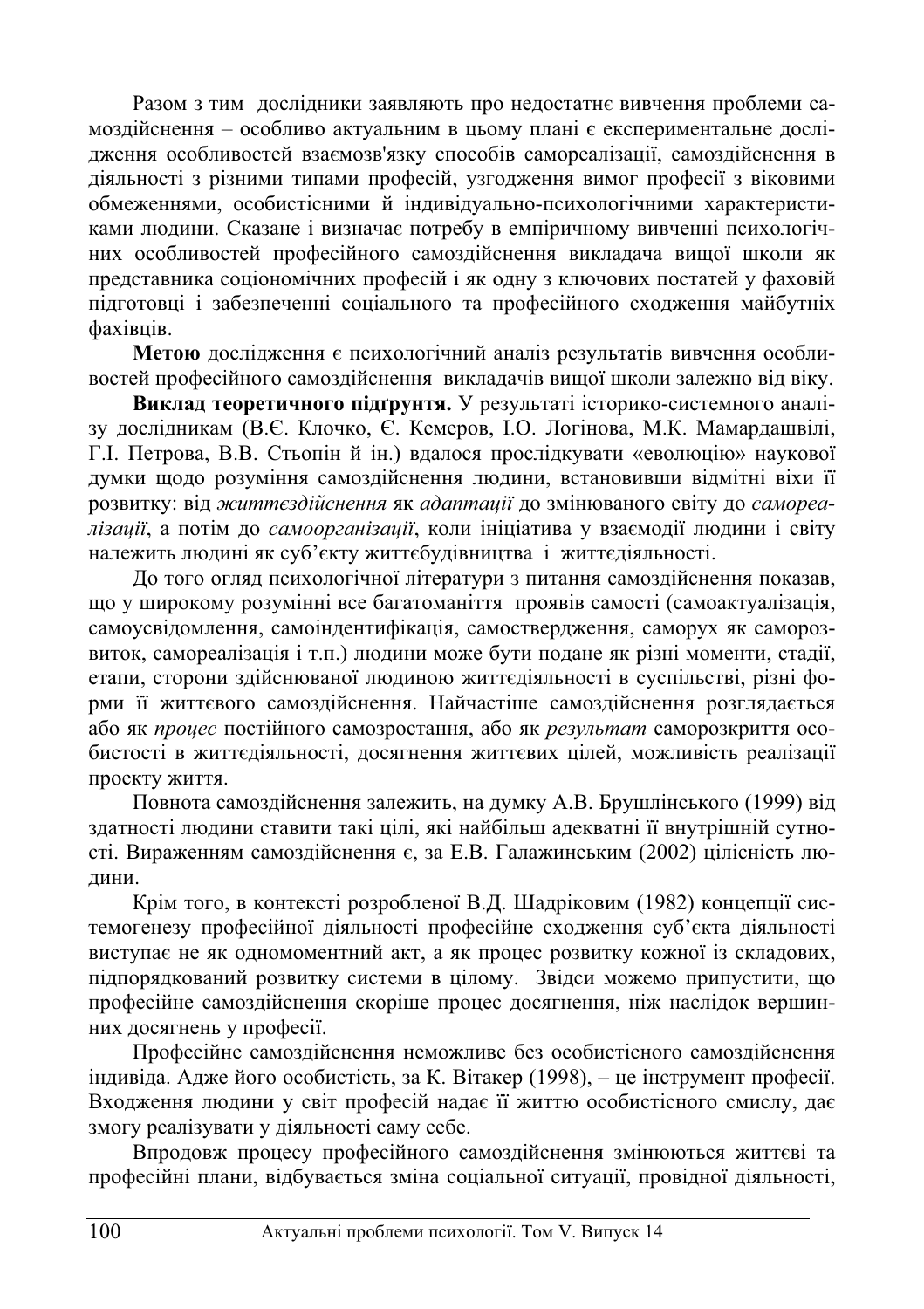перебудова структури особистості. Тому й виникла необхідність полілу цього процесу на етапи: за І.О. Логіновою (2010), це актуалізація, розгортання і розв'язання (зняття), або самореалізація, самозлійснення [7].

Поза тим рух особистості в професійному просторі й досягнення нею вершин професійного самоздійснення визначається, на думку Е.Ф. Зеєра і Е.Е. Симанюк, трьома смислоутворюючими факторами:

- вікові психологічні зміни, що зумовлюють періодизацію розвитку особистості:
- розвиток і перетворення провідної діяльності (спочатку навчальнопрофесійна, потім професійно-освітня і, нарешті, професійна, що різняться за своїм характером):
- безперервна професійна освіта людини [3].

Вілтак, успішність життєліяльності соціальних суб'єктів безпосерелньо пов'язана з потребою в їх постійному особистісному та професійному зростанні й у самоздійсненні як процесові і результату досягнення життєвих цілей.

На думку О.М. Кокуна, професійне самоздійснення виступає як одна з найважливіших форм життєвого самоздійснення, що характеризується високим рівнем розкриття особистісного потенціалу фахівця в обраній професії, розвитком його здібностей, взаємопоєднанням із професією, "повсякчасною затребуваністю" його професійної кваліфікації, широким використанням його професійного досвіду та здобутків іншими фахівцями тощо [6].

Звідси професійне самоздійснення викладача вищої школи розуміється нами як постійна самоосвіта, безперервний розвиток для досягнення майстерності, професіоналізму, *професійної досконалості*; якомога повніше розкриття своїх потенційних можливостей в науково-педагогічній діяльності, цілеспрямована і насичена творчістю самореалізація в комунікативного типу професії для забезпечення *соціально значущого ефекту*.

Професійна діяльність фахівця науково-педагогічного профілю має складний характер і охоплює низку діяльностей: педагогічну, когнітивну, комунікативну, наукову, методичну тощо. Вона супроводжується зазвичай професійним спілкуванням, яке зумовлене її цілями і забезпечує взаємодію її суб'єктів у процесі розв'язання науково-педагогічних завдань.

У процесі дослідження виникла потреба у створенні оптимальної моделі фахівця науково-педагогічного профілю – у плані його самоздійснення у професії. В її підгрунті – суб'єктно-діяльнісний підхід, а також узагальнення особливостей мотиваційно-ціннісної, рефлексивної, комунікативної й операційної форм досвіду. Головний мотив цього фахівця – самореалізація в професії. На <del>НАШУ ДУМКУ, реалізація професійних</del> планів фахівця науково-педагогічного профілю передбачає сформованість у нього таких основних характеристик: професійної (в тому числі комунікативної) ефективності; мотиваційно-цільової спрямованості на інших людей; когнітивної активності; комунікативної компетентності; соціальної перцепції; саморегуляції і, зрозуміло, стійкості стосовно синдрому «професійного вигорання».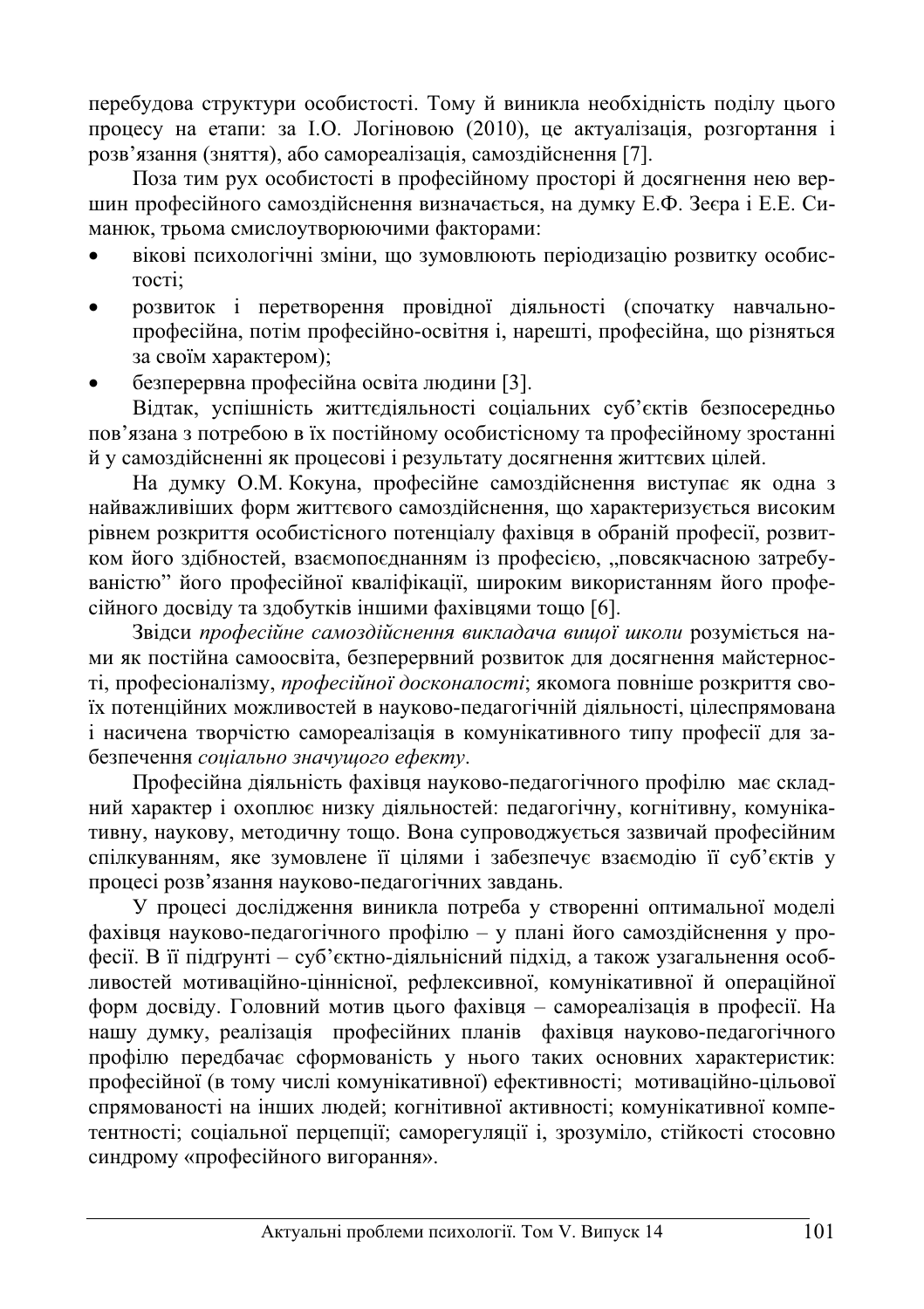Крім того, на підставі аналізу численних зарубіжних досліджень М.А. Дмитрієва з'ясувала, що кульмінаційні моменти у фахівців різних галузей професійної діяльності розміщуються між 20 і 45 роками [1]. Разом з тим З.Ф. Єса-•<br>рєва, вивчаючи наукову продуктивність викладачів університету, встановила, що перший пік наукової продуктивності у викладачів усіх факультетів збігається з періодом зрілості (до 40 років), *другий пік* продуктивності спостерігається після 40 років, якщо ж викладач вирішує продовжувати наукову і педагогічну діяльність у пенсійному віці, то він переживає *третій пік* наукової продуктивності. Автор пояснила цей феномен збереженням інтелектуальних функцій викладачів похилого віку і тим, що їх життєва настанова концентрується на науковій та педагогічній діяльності, а сфера спілкування звужується здебільшого до наукового спілкування [2].

Емпіричне дослідження. У психологічному дослідженні взяв участь 71 респонлент – виклалачі вишої школи: пелагоги і психологи Київського напіонального університету імені Тараса Шевченка, Педагогічного інституту Київського університету імені Бориса Грінченка, Переяслав-Хмельницького педагогічного університету імені Григорія Сковороди, а також 2 викладачі Кременчуцького педагогічного училища імені А.С. Макаренка. Дослідження здійснювалося протягом року, починаючи з травня 2013 р. по травень 2014 р.

У процесі дослідження ми вивчали специфіку характерних для професії викладача вищої школи ознак (проявів, способів, складових) професійного самоздійснення. З цією метою в дослідженні використано розроблений О.М. Кокуном (2012) «Опитувальник професійного самоздійснення», призначений для з'ясування загального рівня професійного самоздійснення фахівця і визначення ступеня вираження окремих його складових, а також чотири методики і чотири психодіагностичних тести. Проте у цій статті ми здійснимо аналіз лише тих результатів, які отримано на підставі названого опитувальника і методики «Мотивація вибору діяльності викладача» Є.П. Ільїна (2009), призначеної для встановлення мотиваційної структури педагогічної діяльності викладача.

Для порівняння рівня професійного самоздійснення фахівців науковопедагогічного профілю і його складових у віковому аспекті нами було виділено три основних вікових групи: молоді спеціалісти (до 30 років), зрілі професіонали (31 – 40 років) і професіонали передпенсійного і пенсійного віку (41 рік і старші). Але дослідження показало, що за всіма показниками опитувальника професійного самоздійснення ці вікові групи між собою достовірно не відрізняються. В результаті було сформовано дві вікові групи: до 40 років та 41 рік і старші (див.: табл. 2). При цьому ми враховували дані З.Ф. Єсарєвої щодо вікового розміщення вищеназваних піків науково-педагогічної продуктивності викладачів університету.

Застосування в дослідженні методики «Мотивація вибору діяльності викладача» Є.П. Ільїна дало змогу здійснити якісний аналіз викладачами вищої школи мотиваційної структури своєї педагогічної діяльності й встановити найбільш значущі причини вибору професії викладача. За ступенем значущості кожного мотиву, вираженої в балах, ми судили про те, якою мірою у викладача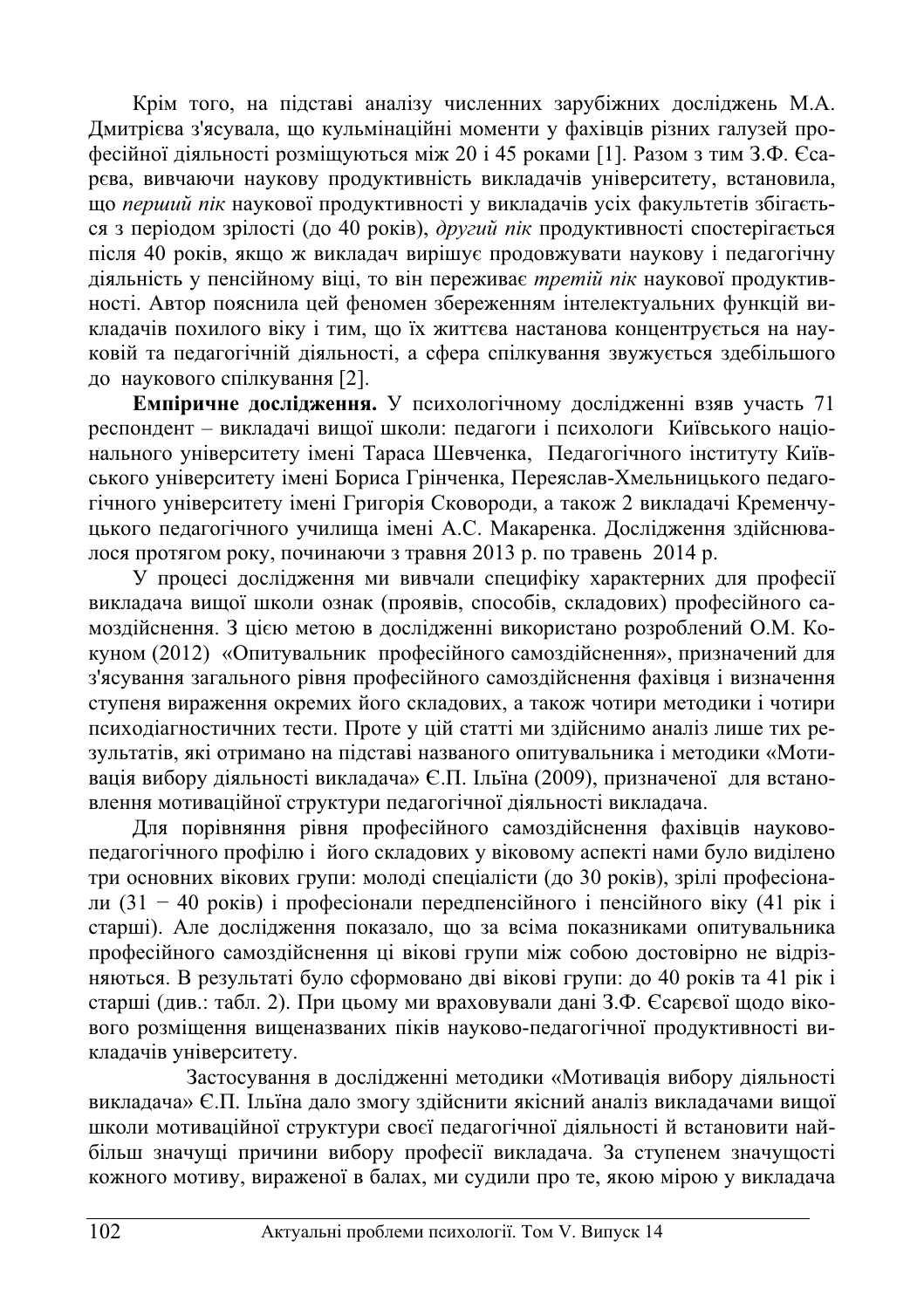виражене педагогічне покликання й якою мірою у нього виражені супутні та другорядні інтереси. В результаті дослідження з'ясовано, що педагогічне покдикання (усвіломлення корисності своєї ліяльності, важливості навчання і виховання молоді, бажання передати свої знання і досвід, прагнення до самовираження, до творчої роботи тощо) мають 49 % опитаних; супутніми мотивами (бажанням перебувати в середовищі інтелектуалів, освічених людей, займатися і науковою роботою, отримати вчений ступінь, звання тощо) керуються в діяльності 28 % досліджуваних і для 23 % з них характерні другорядні мотиви (можливість задовольнити своє прагнення до влади, мати тривалу відпустку, змущені займатися пією ліяльністю піл впливом обставин тощо). Крім того, у досліджуваних показник «мотивація вибору діяльності викладача» має статистично значущу позитивну кореляцію (згідно зі Спірменом) з комунікативною компетентністю (0,313 при  $p \leq 0.01$ ) і показником самоактуалізації особистості  $(0,240 \text{ при } p \leq 0.01).$ 

Тим часом професійне самоздійснення, за даними О.М. Кокуна, може відбуватися у двох загальних формах: *зовнішньопрофесійне* (досягнення значущих здобутків у різних аспектах професійної діяльності) і *внутрішньопрофесійне* (професійне самовдосконалення, спрямоване на підвищення професійної компетентності та розвиток професійно важливих якостей) *самоздійснення* [6]. Дослідник виділив десять ознак (показників) професійного самоздійснення (див.: табл.2).

До показників професійного самоздійснення, одержаних внаслідок діагностичного обстеження викладачів вищої школи, застосовано математичні методи аналізу, що дало змогу здійснити змістову інтерпретацію отриманих у дослідженні результатів. Деякі з цих результатів подано у вигляді наведених нижче таблиць. Так, у таблиці 1 рядки (горизонтальні графи) відповідають встановленим нами п'яти рівням професійного самозлійснення.

*Таблиия 1* 

|       | <b>ВІДПОВІДНО ДО РОЗВИТКУ ПРОФЕСІИНОГО САМОЗДІЙСНЕННЯ</b> (П = 71) |                  |          |             |                |                                                    |          |  |  |
|-------|--------------------------------------------------------------------|------------------|----------|-------------|----------------|----------------------------------------------------|----------|--|--|
| $N_2$ | Рівень<br>професійного<br>самоздійснення                           | Загальний рівень |          | Внутрішньо- |                | Зовнішньо-                                         |          |  |  |
|       |                                                                    |                  |          |             |                | професійного са- професійне само- професійне само- |          |  |  |
|       |                                                                    | моздійснення     |          | здійснення  |                | здійснення                                         |          |  |  |
|       |                                                                    | Бали             | Відсотки | Бали        | Відсотки       | Бали                                               | Вілсотки |  |  |
|       | Низький                                                            | $\leq 45$        |          | $\leq$ 21   |                | $\leq$ 19                                          |          |  |  |
|       | Нижчий від середнього                                              | $46 - 63$        | 6        | $22 - 32$   | $\overline{4}$ | $20 - 30$                                          |          |  |  |
|       | Середній                                                           | $64 - 81$        | 38       | $33 - 42$   | 40             | $31 - 40$                                          | 44       |  |  |
| 14    | Вищий від середнього                                               | $82 - 99$        | 49       | $43 - 51$   | 49             | $41 - 49$                                          | 46       |  |  |
|       | Високий                                                            | 100              |          | 52          |                | 50                                                 |          |  |  |

#### Розподіл досліджуваних викладачів **z**<sub>γ</sub> προφορίŭπος οργορτίŭουσμα (n = 71)

Як бачимо з таблиці 1, піддані діагностичному обстеженню фахівці характеризуються здебільшого середнім *і* – майже половина опитаних – вищим від середнього загальним рівнем професійного самоздійснення: відповідно 38% і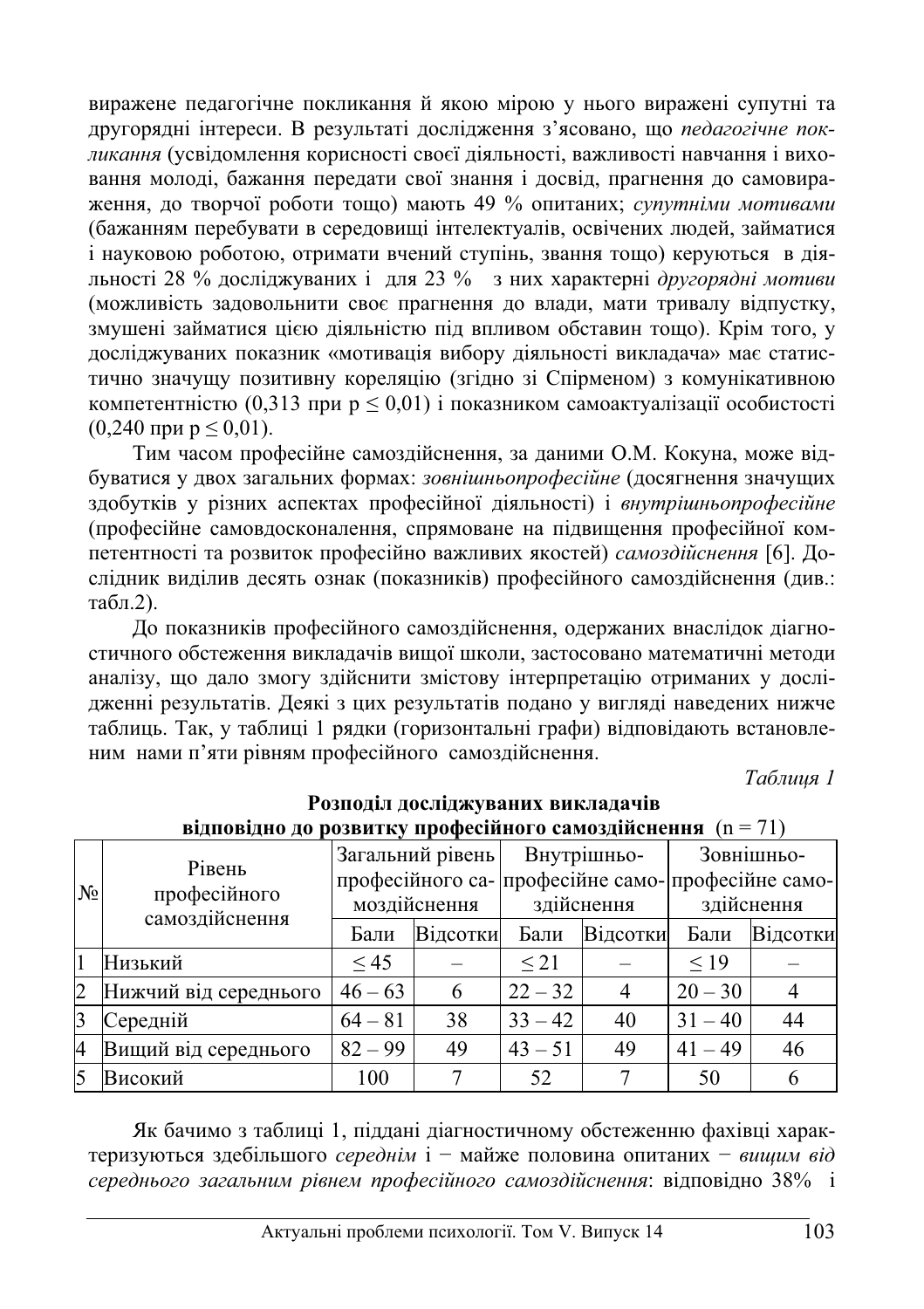49%, у тому числі такими його формами, як внутрішньо-професійне (40% і 49%) та зовнішньопрофесійне  $(44\% i 46\%)$  самоздій-снення. У цих фахівців розвиток внутрішньопрофесійного самоздійснення переважає певною мірою розвиток зовнішньопрофесійного самозлійснення.

 $Ta6$ лиия 2

|                | за показниками «Опитувальника професійного самоздійснення»         |           |       |         |          |  |  |
|----------------|--------------------------------------------------------------------|-----------|-------|---------|----------|--|--|
| N <sub>2</sub> | Показники                                                          |           | M     | T       | $P \leq$ |  |  |
| $\vert$ 1      | Загальний рівень професійного<br>самоздійснення фахівця            |           | 78,64 | $-2,19$ | 0,05     |  |  |
|                |                                                                    |           | 84,77 |         |          |  |  |
| $\overline{c}$ | Рівень внутрішньопрофесійного<br>самоздійснення                    |           | 40,86 | $-2,19$ | 0,05     |  |  |
|                |                                                                    |           | 44,23 |         |          |  |  |
| $\vert$ 3      | Рівень зовнішньопрофесійного<br>самоздійснення                     |           | 37,71 | $-1,87$ | 0,01     |  |  |
|                |                                                                    |           | 40,53 |         |          |  |  |
| 4              | Потреба у професійному вдосконаленні                               |           | 9,14  | $-0,29$ |          |  |  |
|                |                                                                    |           | 9,26  |         |          |  |  |
| 5              | Наявність проекту власного професійного<br>розвитку                |           | 8,36  | $-0,56$ |          |  |  |
|                |                                                                    |           | 8,63  |         |          |  |  |
| 6              | Переважаюче задоволення власними                                   | $\geq 40$ | 7,64  | $-2,36$ | 0,05     |  |  |
|                | професійними досягненнями                                          |           | 8,81  |         |          |  |  |
| $\overline{7}$ | Постійна постановка нових професійних<br>цілей                     |           | 8,39  | $-1,38$ |          |  |  |
|                |                                                                    |           | 8,98  |         |          |  |  |
| 8              | Формування власного "життєво-<br>професійного простору"            |           | 7,32  | $-2,96$ | 0,001    |  |  |
|                |                                                                    |           | 8,56  |         |          |  |  |
| 9              | Досягнення поставлених професійних цілей                           |           | 7,64  | $-1,15$ |          |  |  |
|                |                                                                    |           | 8,07  |         |          |  |  |
| 10             | Визнання досягнень фахівця професійним<br>співтовариством          |           | 6,68  | $-2,78$ | 0,01     |  |  |
|                |                                                                    |           | 7,86  |         |          |  |  |
| 11             | Використання професійного досвіду та<br>здобутків іншими фахівцями |           | 7,36  | $-1,46$ |          |  |  |
|                |                                                                    |           | 8,02  |         |          |  |  |
| 12             | Розкриття особистісного потенціалу і<br>здібностей у професії      |           | 8,54  | 0,75    |          |  |  |
|                |                                                                    |           | 8,21  |         |          |  |  |
| 13             | Вияв високого рівня творчості у професійній<br>діяльності          |           | 7,32  | $-2,95$ | 0,01     |  |  |
|                |                                                                    |           | 8,37  |         |          |  |  |

### Порівняння ефективності професійного самоздійснення викладачів  $\bf{B}$  **i kom**  $\bf{A}$ **0**  $\bf{p}$  $\bf{0}$  **<b>i**  $\bf{0}$   $\bf{0}$   $\bf{0}$   $\bf{0}$   $\bf{0}$   $\bf{0}$   $\bf{0}$   $\bf{1}$   $\bf{0}$   $\bf{0}$   $\bf{0}$   $\bf{1}$   $\bf{0}$   $\bf{1}$  $\bf{0}$   $\bf{1}$  $\bf{0}$   $\bf{1}$ за показниками «Опитувальника професійного самоздійснення»

Примітки: Внутрішньопрофесійні показники: №№ 4 – 8; зовнішньопрофесійні показники:  $N$ е $N$  9 – 13; М – середньогруповий показник; Т – t-критерій Стьюдента; Р – рівень значущості: від 0,05 до 0,001.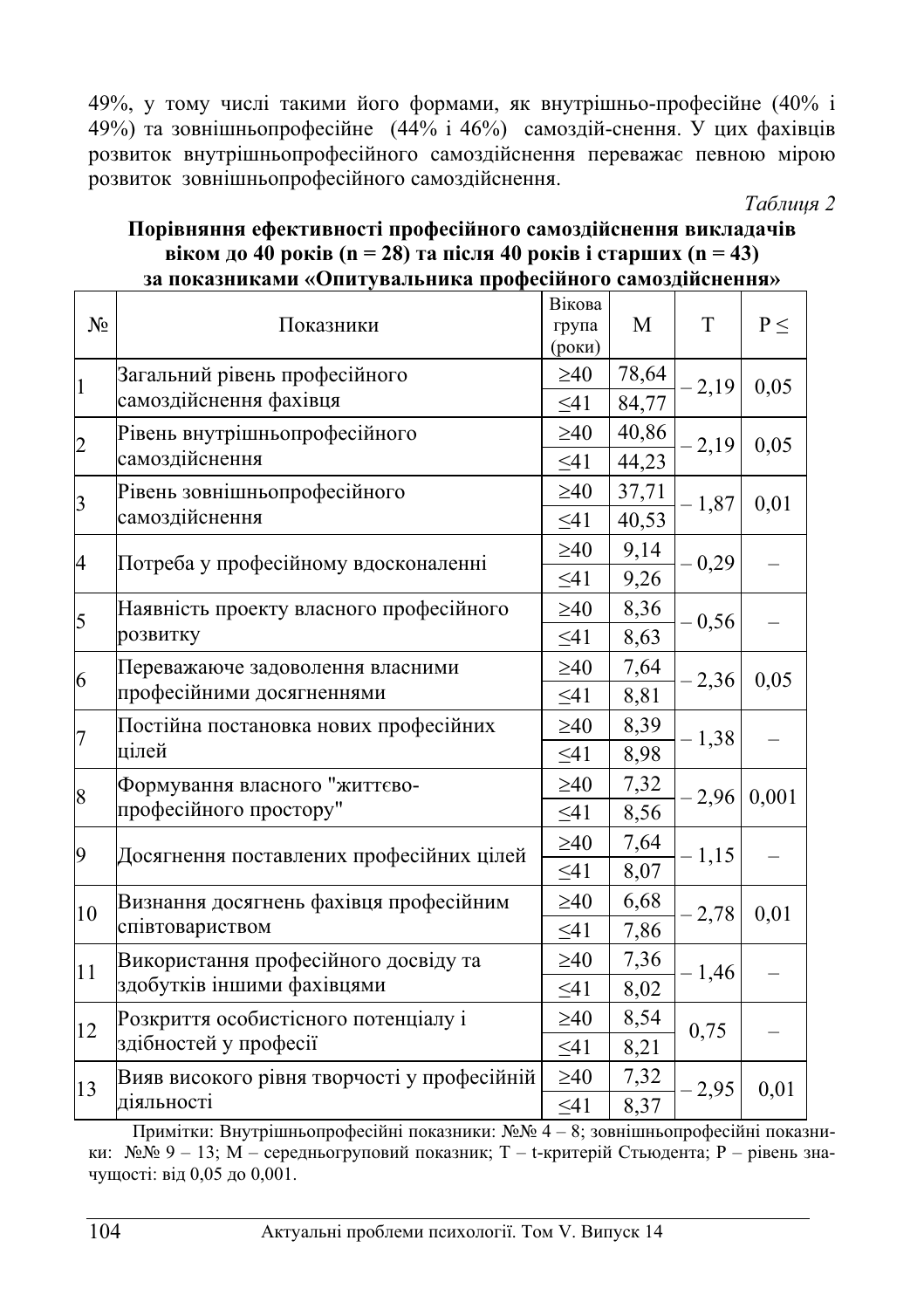3 таблиці 2 видно, що має місце істотне підвищення загального рівня про- $\phi$ есійного самоздійснення та окремих його складових (р < 0,05 – 0,001) у цих фахівців в міру дорослішання - 40 років і старші, що зумовлюється набуттям ними професійного досвілу, досягненням професійної зрілості й наявністю психологічної готовності до нових професійних звершень. Стосовно внутрішньопрофесійного і зовнішньопрофесійного самоздійснення, що є його формами, так само спостерігається статистично значуще ( $p \le 0.05 - 0.01$ ) зростання їх рівня у викладачів вищої школи після 40 років.

Разом з тим з виділених у дослідженні 10-ти ознак професійного самоздійснення у цих фахівців після досягнення ними 40 років зафіксовано підвищення ступеня їх вираження лише стосовно 4-х ознак: «переважаюче задоволення власними професійними лосягненнями» і «формування власного «життєвопрофесійного простору» (внутрішньопрофесійне самоздійснення); «визнання досягнень фахівця професійним співтовариством» і «вияв високого рівня творчості у професійній діяльності» (зовнішньопрофесійне самоздійснення). Решта п'ять ознак професійного самоздійснення: «потреба у професійному вдосконаленні», «наявність проекту власного професійного розвитку», «постійна постановка нових професійних цілей», «досягнення поставлених професійних цілей», «використання професійного досвіду та здобутків іншими фахівцями» - зростають з віком неістотно, а така ознака, як «розкриття особистісного потенціалу і здібностей у професії», навіть сповільнює свій розвиток.

Як видно з таблиці 3, спостерігається високий позитивний кореляційний зв'язок (за Спірменом) усіх складових професійного самоздійснення з рівнями внутрішньо- і зовнішньопрофесійного самоздійснення, але найбільшою мірою деякі з цих ознак пов'язані із загальним рівнем самоздійснення. До того найбільш виражена кореляція зафіксована щодо показника: «досягнення поставлених професійних цілей» (коефіцієнт кореляції 0,80 при р  $\leq$  0,01), тобто він є найбільш значущим для процесу самоздійснення у професії. До того розвиток зовнішньопрофесійного самоздійснення найбільшою мірою визначають такі показники, як «досягнення поставлених професійних цілей», «визнання досягнень фахівця професійним співтовариством» «використання професійного досвіду та здобутків іншими фахівцями», «вияв високого рівня творчості у професійній діяльності»; у свою чергу, розвиток внутрішньопрофесійного самоздійснення найбільше детермінується такими показниками: «потреба у професійному самоздійсненні», «постійна постановка нових професійних цілей», «досягнення поставлених професійних цілей».

Відтак, всі використані у дослідженні характеристики визначають розвиток самоздійснення у професії викладачів вищої школи і навпаки. Крім того, майже однаковою мірою зумовлюють розвиток професійного самоздійснення внутрішньо- і зовнішньопрофесійна його форми.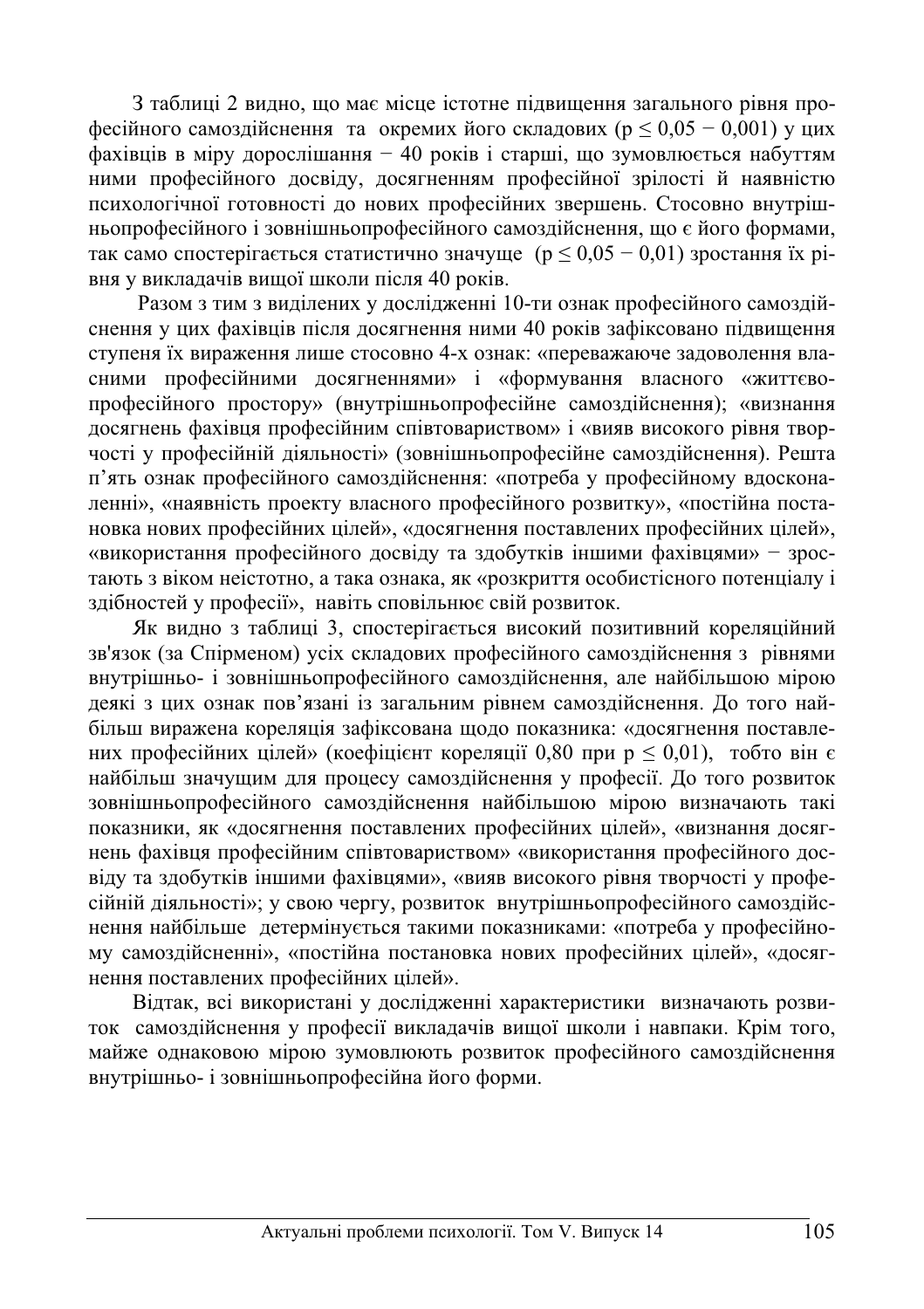*Tаблиия* 3

| Кореляційні зв'язки узагальнених показників                   |
|---------------------------------------------------------------|
| Опитувальника професійного самоздійснення з показниками ознак |
| внутрішньо- і зовнішньопрофесійного самоздійснення            |

| Nº. | Ознаки                                                              | 1    | $\mathfrak{D}$ | $\mathcal{E}$ |
|-----|---------------------------------------------------------------------|------|----------------|---------------|
| 1   | Загальний рівень професійного самоздійснення<br>фахівця             | 1    | 0,91           | 0,92          |
| 2   | Рівень внутрішньопрофесійного самоздійснення                        | 0,91 | 1              | 0,69          |
| 3   | Рівень зовнішньопрофесійного самоздійснення                         |      | 0,69           | 1             |
| 4   | Потреба у професійному вдосконаленні                                | 0,63 | 0,75           | 0,41          |
| 5   | Наявність проекту власного професійного роз-<br>витку               | 0,61 | 0,69           | 0,45          |
| 6   | Переважаюче<br>задоволення<br>власними<br>професійними досягненнями | 0,59 | 0,58           | 0,54          |
| 7   | Постійна постановка нових професійних цілей                         | 0,62 | 0,74           | 0,41          |
| 8   | "життєво-професійного<br>Формування власного<br>простору"           | 0,70 | 0,68           | 0,60          |
| 9   | Досягнення поставлених професійних цілей                            | 0,80 | 0,70           | 0,79          |
| 10  | професійним<br>фахівця<br>Визнання<br>досягнень<br>співтовариством  | 0,63 | 0.45           | 0,70          |
| 11  | професійним<br>фахівця<br>Визнання<br>досягнень<br>співтовариством  | 0,69 | 0,55           | 0,75          |
| 12  | Розкриття особистісного потенціалу і здібностей<br>у професії       | 0,62 | 0,48           | 0,66          |
| 13  | Вияв високого рівня творчості у професійній<br>діяльності           | 0,66 | 0,49           | 0,74          |

Примітки: Всі наведені в таблиці коефіцієнти кореляції достовірні на рівні: 0,01 – 0,001; 1 – загальний рівень професійного самоздійснення, 2 – рівень внутрішньопрофесійного самоздійснення, 3 – рівень зовнішньопрофесійного самоздійснення.

У процесі психологічного дослідження ми дістали такі результати:

• Професійне самоздійснення розглядаємо як безперервний процес цілеспрямованого професійного розвитку і як досягнення професійної досконалості, професіоналізму.

• У дослідженні встановлено мотиваційну структуру педагогічної діяльності викладачів вищої школи і з'ясовано найбільш значущі причини вибору професії кожним викладачем. У результаті 49% досліджуваних обрали фах, керуючись педагогічним покликанням, 28% і 23% з них спонукаються до науковопедагогічної діяльності відповідно супутніми і другорядними мотивами.

• Викладачі вищої школи мають здебільшого середній (38%) і – майже половина опитаних (49%) – вищий від середнього загальний рівень професійного самоздійснення: це так само стосується двох його форм – внутрішньо- і зовні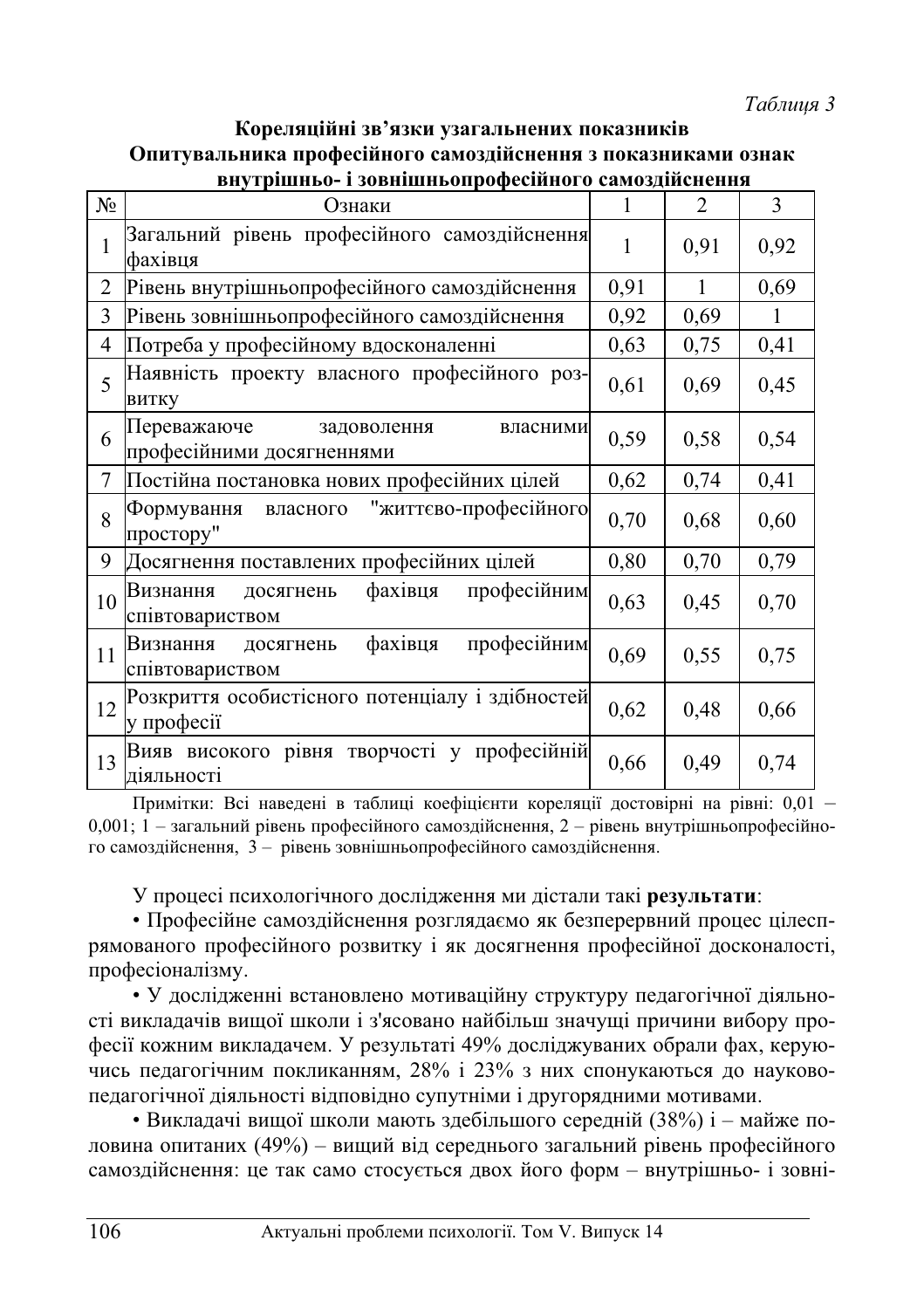шньопрофесійного самоздійснення. У цих фахівців розвиток внутрішньопрофесійного самоздійснення переважає певною мірою розвиток зовнішньопрофесійного самозлійснення.

• Встановлено істотне підвищення загального рівня професійного самоздійснення та окремих його складових ( $p \leq 0.05 - 0.001$ ) у цих фахівців в міру дорослішання – 40 років і старші, що зумовлюється набуттям ними професійного досвіду, досягненням професійної зрілості й наявністю психологічної готовності до нових професійних звершень.

• Зафіксовано високий позитивний кореляційний зв'язок усіх виділених у дослідженні ознак (складових) професійного самоздійснення з рівнями внутрішньо- і зовнішньопрофесійного самоздійснення, а також з його загальним рівнем. Тобто всі вони визначають розвиток самозлійснення у професії виклалачів вищої школи і навпаки. Крім того, розвиток професійного самоздійснення зумовлюють майже однаковою мірою і внутрішньо- і зовнішньопрофесійна його форми. Найбільш виражена кореляція спостерігається щодо показника «досягнення поставлених професійних цілей», який, очевидно, є найбільшою мірою значущим (порівняно з іншими показниками) для процесу самоздійснення у професії.

Перспективи подальшого дослідження полягають у розробці системи психологічного супроводу діяльності викладачів вищої школи для сприяння досягненню ними самоздійснення у професії.

#### Список використаних джерел

- 1. Дмитриева М.А. Профессиональное долголетие / М.А. Дмитриева // Психологическое обеспечение профессиональной деятельности / Под ред. Г.С. Никифорова. – СПб., 1991.
- 2. Есарева З.Ф. Динамика научного творчества преподавателей в зависимости от возраста / З.Ф. Есарева // Возрастная психология взрослых: Тез. докл. к науч. конф., 27 – 29 октября 1971. – Л., 1971. – Вип.2.
- 3. Зеер Э.Ф., Сыманюк Э.Э. Психология социальных деструкций: Учебн. пособие для вузов / Э.Ф. Зеер, Э.Э. Сыманюк. – М.: Академический Проект; Екатеринбург: Деловая книга, 2005. – 240 с.
- 4. Иванова Е.М. Психология профессиональной деятельности. М.: Персэ,  $2011. - 336$  c.
- 5. Клочко В.Е. Самоорганизация в психологических системах: проблемы становлення ментального пространства личности (Введение в трансспективный анализ) / В.Е. Клочко. – Томск: Томский гос. ун-т, 2005. – 174 с.
- 6. Кокун О.М. Життєве та професійне самоздійснення як предмет дослідження сучасної психології / О.М. Кокун // Практична психологія та соціальна робота. – 2013. – № 9. – С. 1 – 5.
- 7. Логинова И.О. Психология жизненного самоосуществления / И.О. Логинова. – М.: Изд-во СГУ, 2009. – 279 с.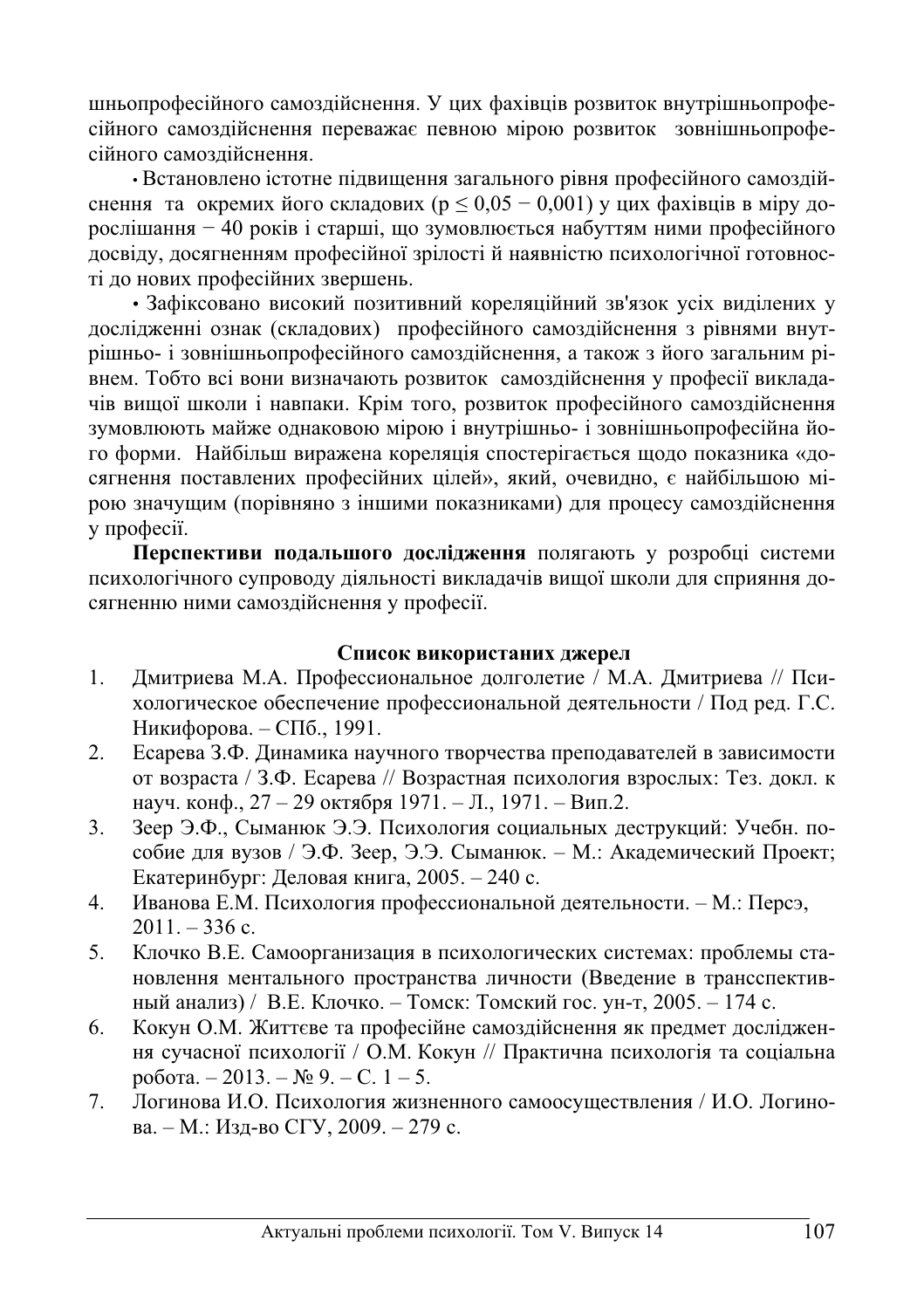- 8. Логинова И.О. Жизненное самоосуществление человека: системноантропо-логический контекст: Автореф. дисс. ... д-ра психол. наук / И.О. Логинова. – Томск, 2010. – 38 с.
- 9. Психологические основы профессиональной деятельности: хрестоматия / Сост. В.А. Бодров. – ПЕР СЭ; Логос, 2007. – 855 с.

### **Spysok vykorystanyh dzherel**

- 1. Dmytryeva M.A. Professyonal'noe dolgoletye / M.A. Dmytryeva // Psyhologycheskoe obespechenye professyonal'noj dejatel'nosty / Pod red. G.S. Nykyforova. – SPb., 1991.
- 2. Esareva Z.F. Dynamyka nauchnogo tvorchestva prepodavatelej v zavysymosty ot vozrasta / Z.F. Esareva // Vozrastnaja psyhologyja vzrosluh: Tez. dokl. k nauch. konf., 27 – 29 oktjabrja 1971. – L., 1971. – Vyp.2.
- 3. Zeer Э.F., Sыmanjuk Э.Э. Psyhologyja socyal'nыh destrukcyj: Uchebn. posobye dlja vuzov / ɗ.F. Zeer, ɗ.ɗ. Sɵmanjuk. – M.: Akademycheskyj Proekt; Ekaterynburg: Delovaja knyga, 2005. – 240 s.
- 4. Yvanova E.M. Psyhologyja professyonal'noj dejatel'nosty. M.: Persa, 2011. 336 s.
- 5. Klochko V.E. Samoorganyzacyja v psyhologycheskyh systemah: problemы stanovlennja mental'nogo prostranstva lychnosty (Vvedenye v transspektyvnыj analyz) / V.E. Klochko. – Tomsk: Tomskyj gos. un-t, 2005. – 174 s.
- 6. Kokun O.M. Zhyttjeve ta profesijne samozdijsnennja jak predmet doslidzhennja suchasnoi' psyhologii' / O.M. Kokun // Praktychna psyhologija ta social'na robota. – 2013. –  $\mathbb{N}^{\circ}$  9. – S. 1 – 5.
- 7. Logynova Y.O. Psyhologyja zhyznennogo samoosushhestvlenyja / Y.O. Logynova. – M.: Yzd-vo SGU, 2009. – 279 s.
- 8. Logynova Y.O. Zhyznennoe samoosushhestvlenye cheloveka: systemnoantropo-logycheskyj kontekst: Avtoref. dyss. … d-ra psyhol. nauk / Y.O. Logynova. – Tomsk,  $2010. - 38$  s.
- 9. Psyhologycheskye osnov<sub>b</sub> professyonal'noj dejatel'nosty: hrestomatyja / Sost. V.A. Bodrov. – PER S $\Im$ ; Logos, 2007. – 855 s.

**Korniyaka O.M., Lahtadyr O.V., Gomonyuk V.O. Empirical study of professional selffulfilment features of a high school lecturer.** The article shows that success of persons' social life is directly related to his/her need for permanent personal and professional growth and selffulfilment as a process and an outcome of life goal achievements. Professional self-fulfilment of high school lecturers can be understood as permanent self-education, continuous development to achieve excellence, professionalism and *high professional skills*; the widest possible disclosure of own potential abilities in researching and teaching activities, focused and creative self-realization in the profession of a communicative type for achievement of *socially significant effects*.

The article presents the results of the empirical study of professional self-fulfilment features of high school lecturers by their ages. The tested professionals are usually characterized by average (38%) and - almost half (49%) – by higher than average general levels of professional selffulfilment: this is also applied to their two forms of self-fulfilment - internal and external forms. A substantial rise of the general level of professional self-fulfilment and its individual components (p  $\leq 0.05$  - 0,001) was revealed for these professionals as they grow older, 40 years and older, due to